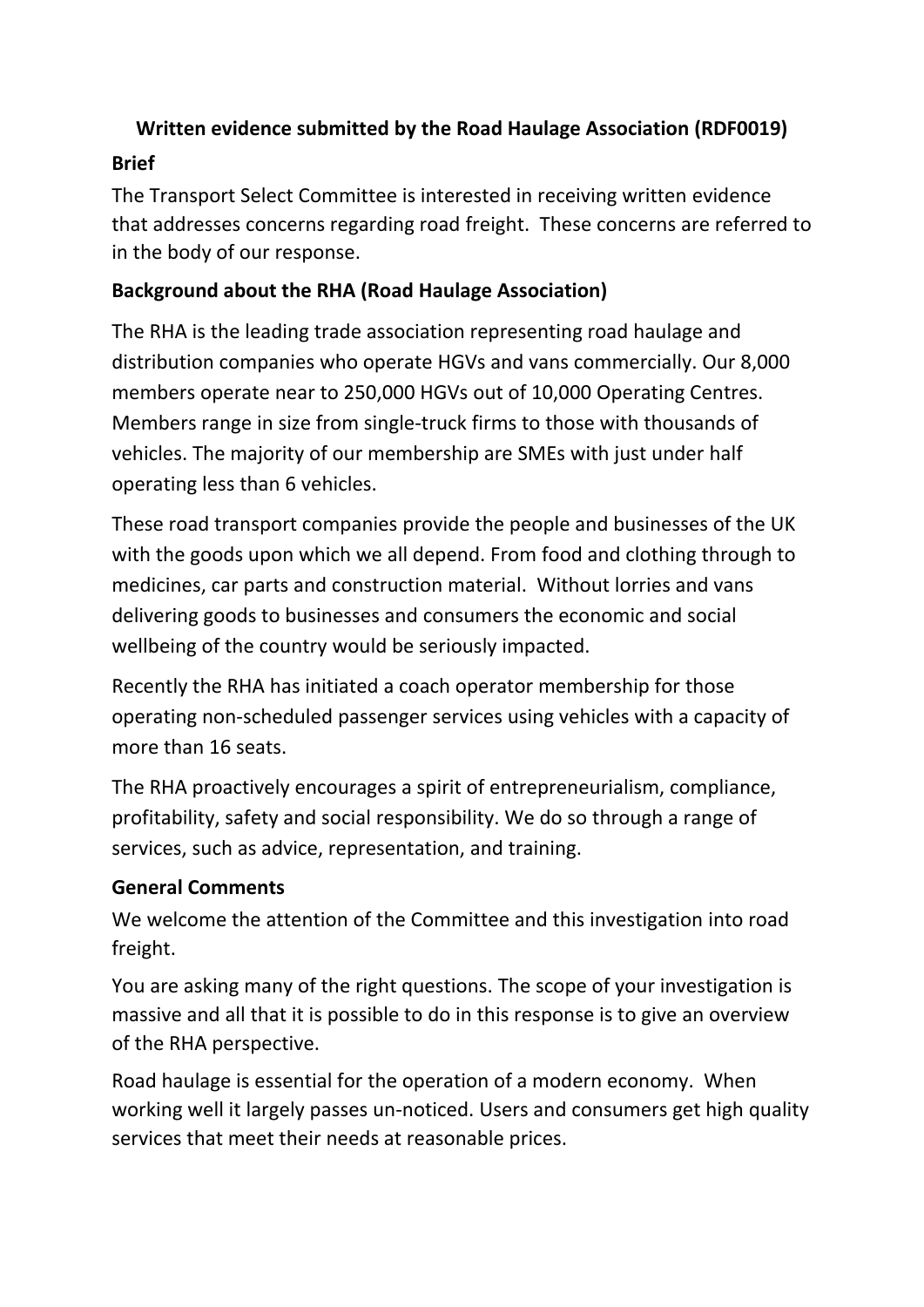This customer focussed delivery comes from a dynamic market working with high levels of competition between operators of different types and sizes. It is a market structured with a broadly level playing field for operators to compete in.

The industry needs reasonably well thought through regulations applied fairly to all, infrastructure that works effectively and predictably and working practices that support productivity and good working conditions for staff.

It is the contention of the RHA that policy makers across all levels of government do not always respect what the sector does or to treat the sector and those that work within it in a way that reflects the importance of road freight on society.

Too often policy makers do not understand the importance of road freight. They often only see negatives when it comes to haulage. Consequently, they then seek to prevent, impede or limit road freight activity without understanding or care for the consequences. We need road infrastructure managed to reduce congestion.

Too often policy makers miss that the competitive nature of the market is critically underpinned by the many thousands of SME road freight companies who provide cost effective, flexible, often local, customer focussed services. These businesses need to be treasured.

Too often policy makers do not recognise the need for drivers as mobile workers to have facilities that permit them to work safely, healthily and with dignity and respect across all areas of our road network. Drivers need clean, well-maintained facilities throughout the road network.

Complacency and a lack of real understanding and empathy for the sector and its employees are the real and fundamental root causes of the supply chain challenges we are seeing today.

This is not exclusively a Government issue, it spreads into the media, academia, within our own sector and within related sectors too. We all can, and should, do better to recognise the needs of the sector and those who work within it.

## **The topics specified by the committee**

**Long-term and short-term challenges to the effective functioning of the road freight supply chain;**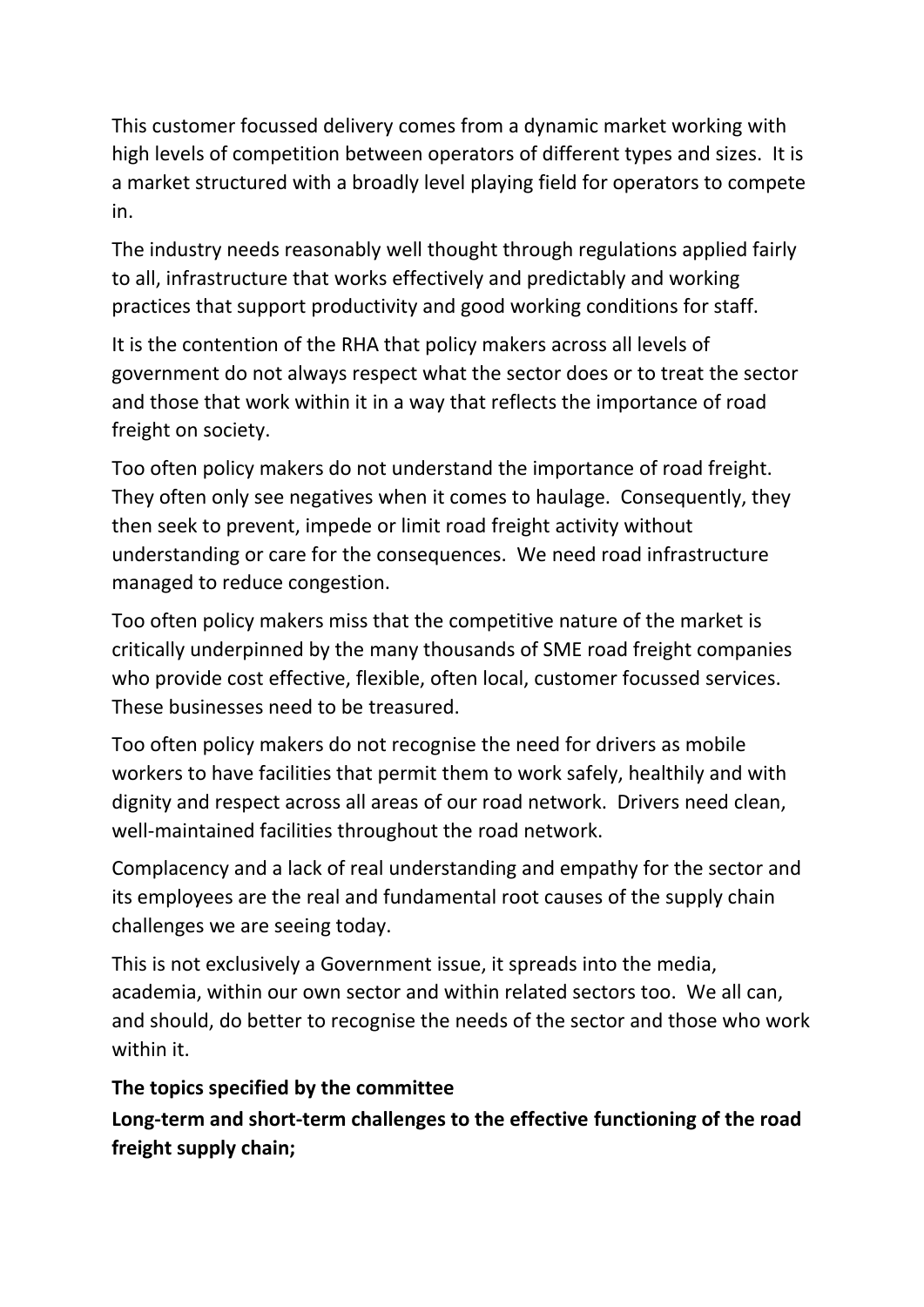The sector is task focussed. It always works hard to find solutions to the challenges of providing customers with the services they need. Generally speaking, it is massively successful in dealing with whatever gets thrown at it.

It has always adapted quickly and effectively to changes in regulations and the working environment, usually with minimal intervention from government.

But, current challenges have stretched things to the point where companies and the public are seeing the impacts of a sector that cannot meet all of the demands being placed on it.

In the short-term the sector is dealing with the shortage of lorry drivers, poor facilities for drivers and long lead times for new lorries. Productivity is impeded by the management of our road networks (including unreliable trip times and the often-inappropriate re-allocation of road space) and the functioning of large distribution centres who do not do enough to reduce dwell times when loading and unloading.

Long-term challenges cover the same issues, but of course has the added large and fundamental challenge of decarbonisation. That transition needs to be done with care and understanding so that we preserve the positive characteristics of the sector that allows it to be so effectively customer focussed.

Whilst we appreciate the measures announced to date by Government to address the driver shortage in the medium to long term, we are concerned about the inadequacy of the short-term measures to tackle the immediate shortage. The step up in driver testing is having an impact, we estimate the shortage of drivers has reduced to an estimated 85,000, but that action is not enough. We continue to argue for action on temporary visas, the Shortage Occupation List and Driver CPC reform.

The announcement allowing 5000 HGV drivers to come to the UK for 3 months is woefully inadequate given the continued shortage. Due to the short life of this visa and the strong EU employment market it is unlikely the UK will get a meaningful response from overseas drivers. The Government should urgently re-think the current approach to temporary visas and allow qualified drivers in to the UK for up to 12 months while we continue to train our domestic workforce.

HGV drivers should also be added to the Shortage Occupation List while the shortage persists. This will allow UK transport operators to access a workforce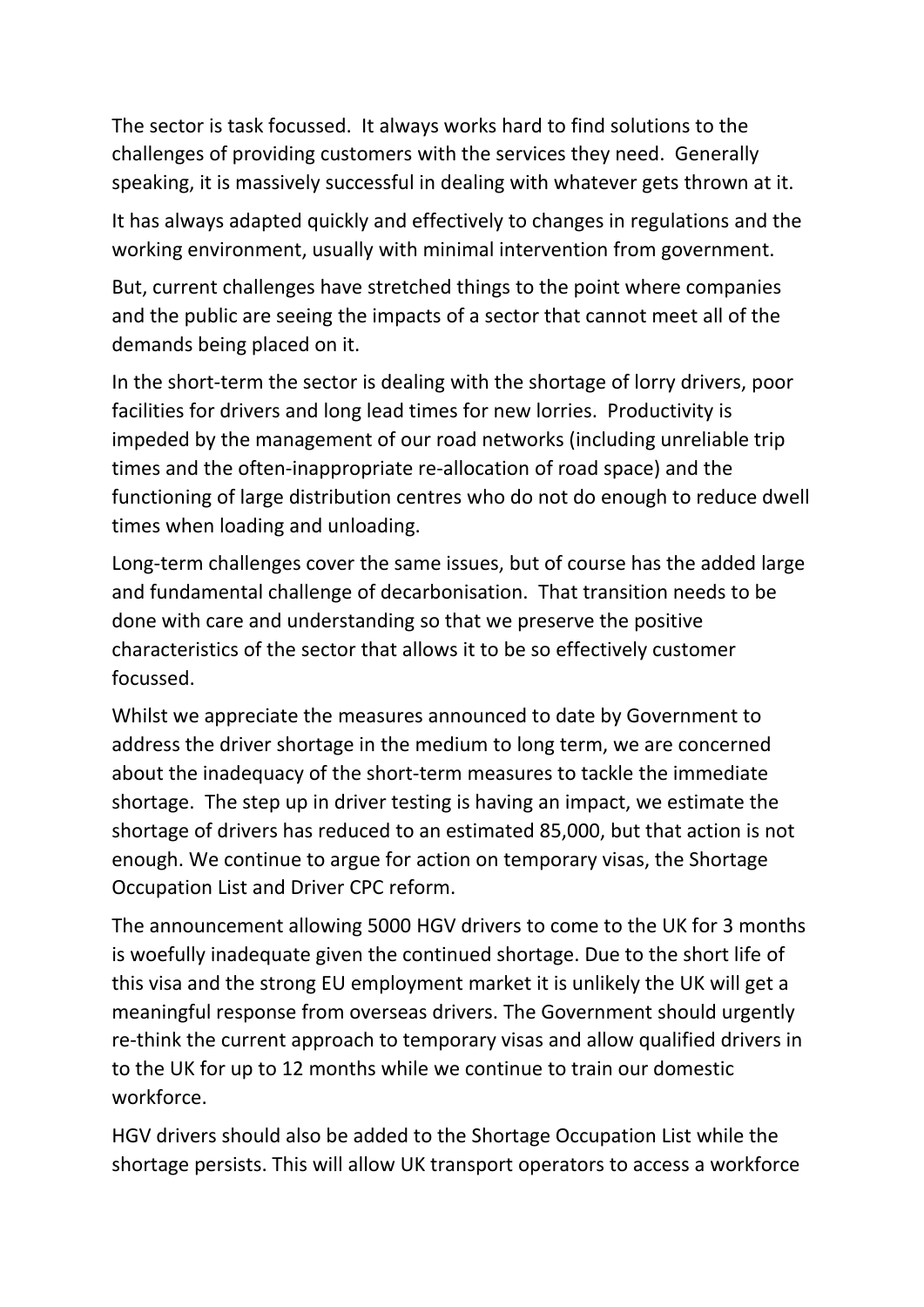that can live and work and pay taxes in the UK, it may also encourage some who have left to return.

We know that international drivers will not be the long-term solution to the problem, and reform within the industry is vital. We are committed to working with Government to achieve this and to build a resilient domestic workforce.

We are pleased to see the Government's recent announcement of a review of the Driver Certificate of Professional Competence, something we have long been asking for. We are calling for a short extension to Driver CPC validities and introduction of a one year for one module CPC for UK drivers.

Extending the validity of Driver CPCs expiring shortly will help retain drivers who may otherwise be tempted to retire or find alternative work. It will be a significant retention tool. We have also proposed a "one for one" Driver CPC meaning that a lorry or public service vehicle driver should be permitted to extend or renew a Driver CPC entitlement for one additional year if they undertake one Driver CPC training module.

# **The potential effects of the Government's policies and regulations on the efficient operation of the supply chain, including cabotage rules and drivers' hours;**

Government (international, national, regional and local) creates the framework within which the sector operates. For us, that is mostly regulatory, but it also includes the management of the common infrastructure that our vehicles use.

Common and effective rules relating to drivers' hours and the safe operation of vehicles are of fundamental importance to us – they ensure high standards and a level playing field (avoiding a "rush to the bottom").

Drivers' hours rules are complex but are widely supported as proportionate by the industry.

Operator licensing that is the fundamental building block on which the regulation of our sector stands. It is the mechanism by which fair competition and high standards are enforced, that includes vehicle standards, driving standards and drivers' hours.

In Great Britain this system is led by the Traffic Commissioners who will remove an operator's licence if there are serious breaches of the fundamental rules governing vehicle safety or drivers hours. Last year (2020-21) traffic commissioners revoked 282 HGV operator licences for breaches by GB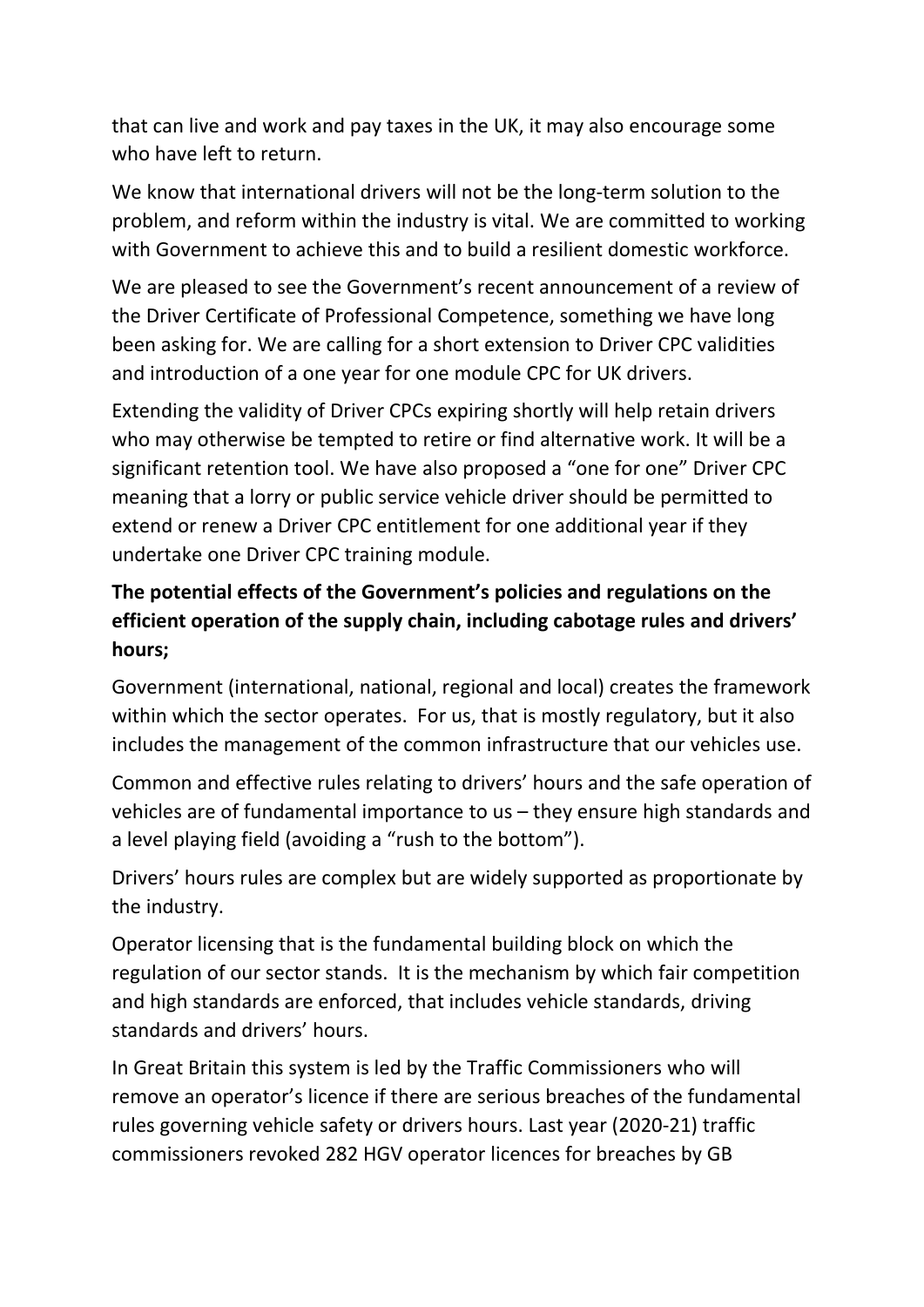operators of the basic rules. In most of Europe, the removal of operators license is very rare, we believe this lack of enforcement contributes towards a systematic reduction of vehicle standards and drivers' hours rules with non-UK operators.

Cabotage operations by non-UK operators working in the UK fall outside the UK operator licensing regulatory framework. Cabotage falls under rules that would normally limit the work done to short-term activity closely as defined by the TCA.

The Government has changed these rules, extending general cabotage rights far beyond normal EU rules for the first time by unilaterally extending the time allowed for cabotage and removing the trip limits (no more than 2 trips under the TCA).

It is noted that the extension granted by the government appears to conflict with article of the TCA dealing with the "Transport of goods between, through and within the territories of the Parties", that article says "Provided that the conditions in paragraph 2 are fulfilled, road haulage operators of the Union may undertake up to two laden journeys within the territory of the United Kingdom provided that such operations:

(a) follow a journey from the territory of the Union permitted under point (a) of paragraph 1; and

(b) are performed within seven days of the unloading in the territory of the United Kingdom of the goods carried on the journey referred to in point (a)."

# **The potential effects of the Government's policies and regulations on road safety;**

Road safety regulation is a core role the government must play. The RHA is a strong supporter of clear well thought through safety regulation. Broadly, the government is very good at getting most of this right, but we do have some concerns that we have raised in this area.

We believe that the Government stance on cabotage undermines road safety, road safety enforcement and fair competition. The longer the rules remain in place the more systemic cabotage will become, the more embedded the unfair competition will be, the more UK wages and UK working conditions will be undermined. We believe the UK government should end the cabotage relaxation at the earliest possible opportunity – no later than the end of 2021.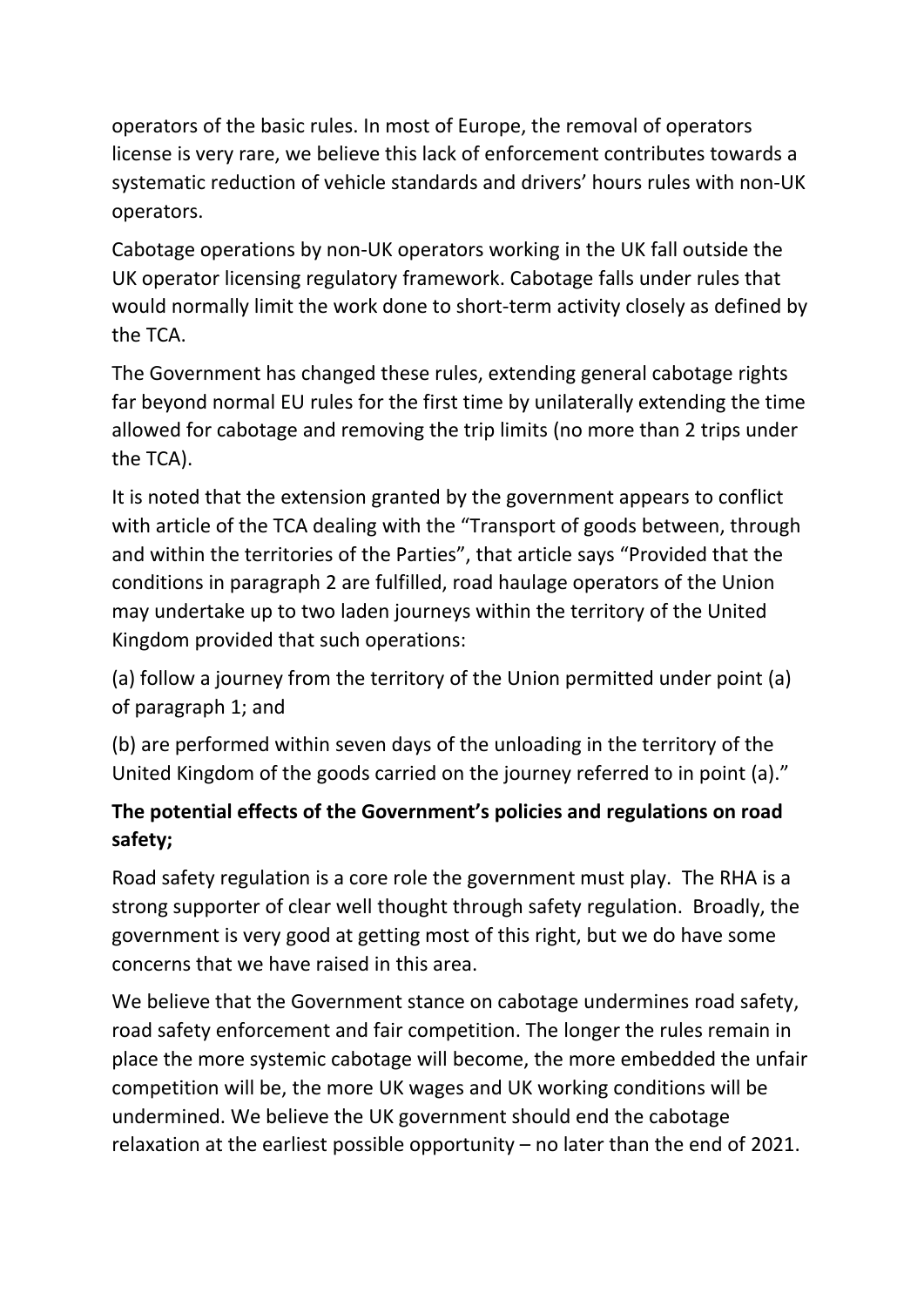We support smart motorways but feel that the implementation lost focus on maximising the safety opportunities that come from effective dynamic active control of those roads. More improvements are needed to make the operation as safe as possible and much closer to the original specification when these roads were first proposed.

We feel that some of the planned changes to the highway code will increase risks for cyclists – the "right of way" being given to cyclist to undertake turning vehicles is dangerous and should be dropped. We also believe the hierarchy plans are wrong, the focus needs to be on skills, training and prevention, not on blame attribution based on the size of vehicle used. The safety cases for both of those changes have not been made, there no material evidence they will improve road safety, both should not proceed.

## **Infrastructure, including roads, ports and airports, with a particular focus on capacity, resilience and interoperability;**

Capacity and resilience of the road network are both critical for our sector.

We are very concerned that both capacity and resilience is being badly undermined by some government led policies that, while well intentioned, are encouraging the removal of road space by highway authorities. Congestion is being promoted in many areas, being justified as a way to stifle car use. This is being done without regard to the needs of freight road users or even bus and coach users, without proper understanding of the wider impacts on the environment, society or the economy.

The RHA believes that our road infrastructure needs to meet the needs of all users and must be managed to facilitate the economy in a sustainable way.

### **The effect of border procedures on road freight;**

The road freight sector has adapted to the changes brought about by Brexit. More changes are coming and again the sector will adapt over time.

More cost, friction and inflexibility are inevitable, but the sector will adjust and so will the customers.

### **Decarbonising road freight**

The RHA has produced detailed responses to the Government's plans on decarbonisation.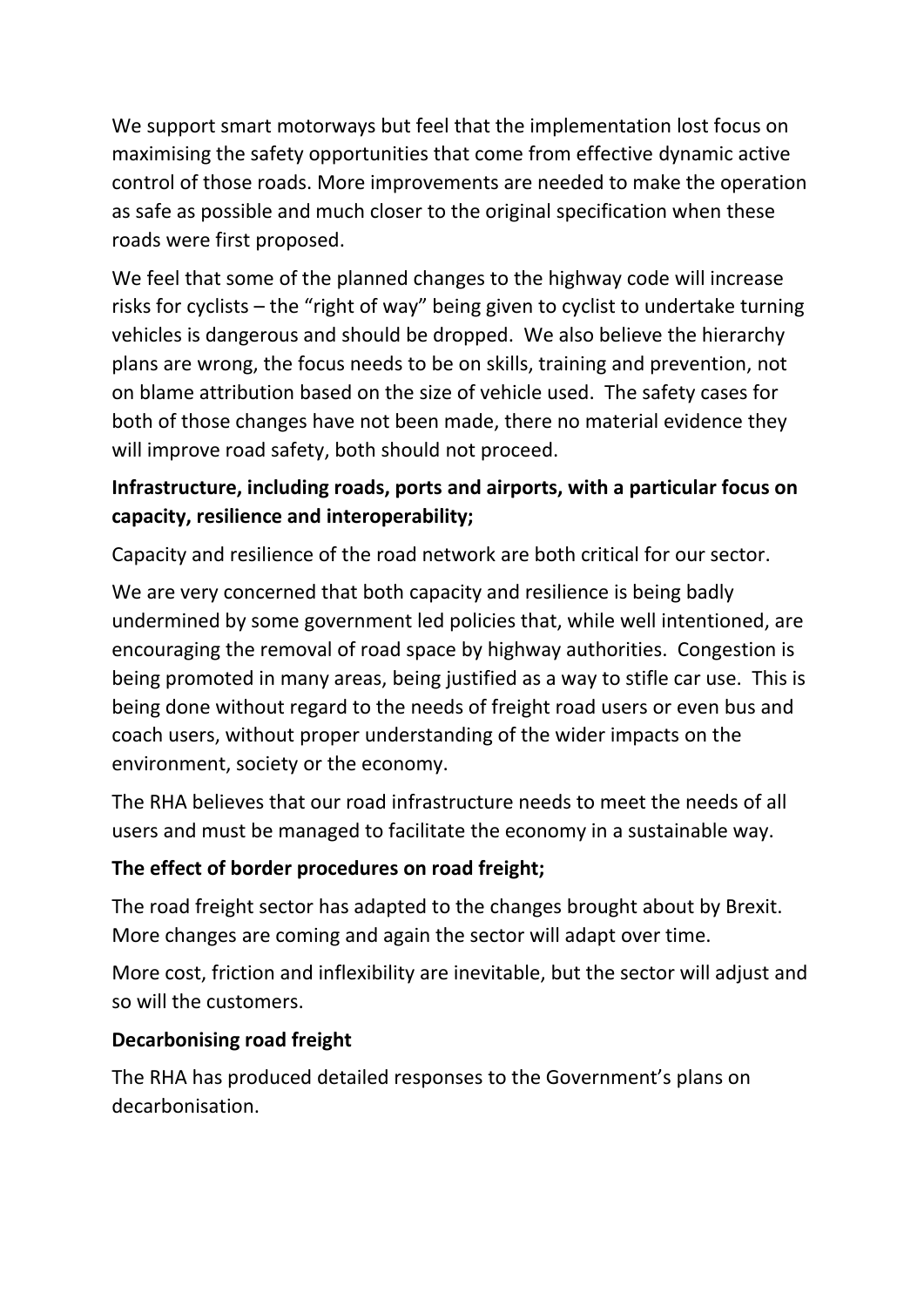We have welcomed the Government's approach for zero-emission HGVs but are concerned about the timing of phasing out some sizes of new trucks from 2035.

The industry will play its part in decarbonising freight, it will lead in vehicle replacement. The ability to charge lorries will be critical, at the moment this is a big hole in the plans.

So too is the ability to serve all markets effectively. SME businesses will have the biggest challenge, we believe that if we get transition right for SME's we will be pretty close to getting it right across the board.

Long distance rural routes, specialist vehicles and international services are not sufficiently embedded in Government thinking and need to be catered for. It is likely in our view that some markets may need to take advantage of zero/low carbon liquid fuels and/or offsetting of residual use of fossil fuels.

Another key issue, so far ignored, is what happens to the diesel fleet as transition takes place, this needs to be clearly spelt out by government so businesses can plan accordingly (especially important for SME's).

**Workforce skills, training and development;**

**The extent to which the Transport Select Committee's previous recommendations on haulage, including those set out in Skills and Planning in the Road Haulage Sector, July 2016, HC68, were (a) pertinent and (b) unheeded.**

It is interesting to read that 2016 report and reflect on the slowness of the progress since that time.

Only now, in 2021, are we getting close to having the right apprenticeships in place for the industry. The sector has had to fight to persuade IFATE of the need for two separate HGV driver apprenticeships: C+E (articulated) and Urban Driver Cat C/C1 (rigid) classes of licenses. These operations are vastly different and both routes required funded apprenticeship options. The LGV Driver C+E was finally published in August 2021; however, it took until October for the Urban Driver Cat C/C1 apprenticeship to be approved. Unfortunately, IFATE reduced the funding for the standard despite rising costs for training providers. This standard is now subject to a procedural review by the Transport and Logistics Trailblazer Group.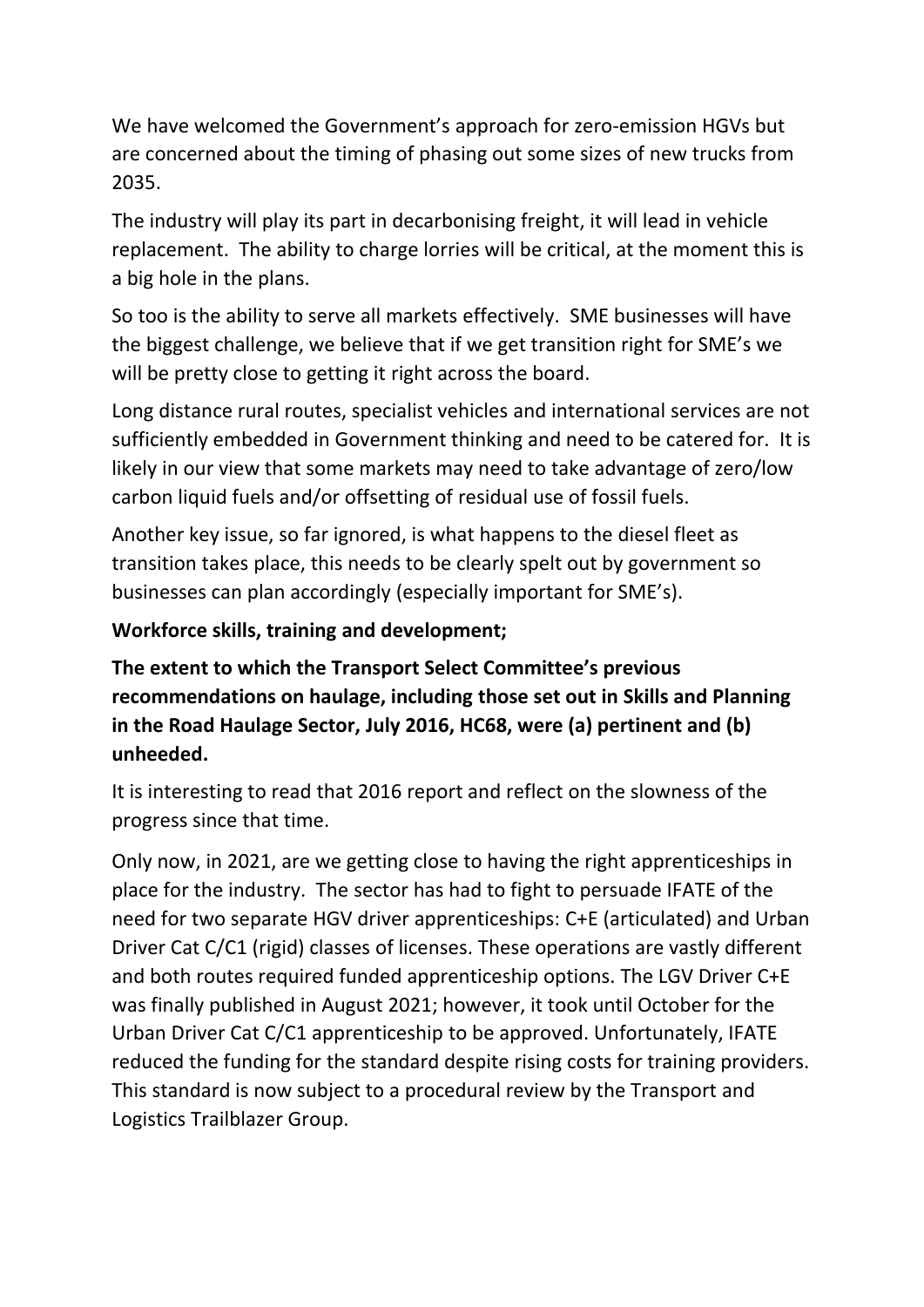In September 2021 we also saw the approval of the Transport and Warehouse Supervisor Standard that the Trailblazer Group has been working on for 3 years. Industry welcomes these standards and in 2022 there should now be options for utilising the apprenticeship levy funds.

To date only about 10% of the apprenticeship levy paid in by the sector is drawn down. This shows that there have been problems.

Apprenticeships do not suit every learner or business and there has been an overdue requirement for alternative funded training. The skills bootcamps are a welcome addition, we wait to see how this training will be completed but would have preferred a longer timeframe for completion.

Given that it is taking at least 16 weeks from driver medical, issuing of provisional licence to completing all 4 modules for the HGV test. Training providers will under pressure to complete the training by the end of March. HGV skills bootcamps could offer an excellent route for those learners looking to retrain who can't commit the time to an apprenticeship.

Another option would be to include HGV training within the National Skills Fund advanced learner loan scheme. Some learners would prefer the option of paying for their training themselves to fit in with their work commitments but don't have the means to pay. Currently there is no alternative to a commercial loan given that the HGV licence is a level 2 qualification. Access to the advanced learner loan would make it easier for people in work but wanting to retrain to access funding.

2021 has seen an increase in driver training programmes offered by businesses, we expect this to be reflected in the apprenticeship figures post reopening of DVSA test sites in April. This is a positive move from the logistics sector and this investment in training will need to continue over future years to counter the numbers of drivers leaving the sector due to retirement or simply changing careers.

Our members, especially those smaller businesses are still having difficulties with insurance costs for new drivers. This was highlighted within the 2016 report and continues to be a problem today. Larger businesses can sidestep this as they self-insure but small to medium sized businesses don't have this option. Given systems such as Telematics – it should not be an issue as drivers are constantly monitored. Although this is ultimately a commercial issue it will